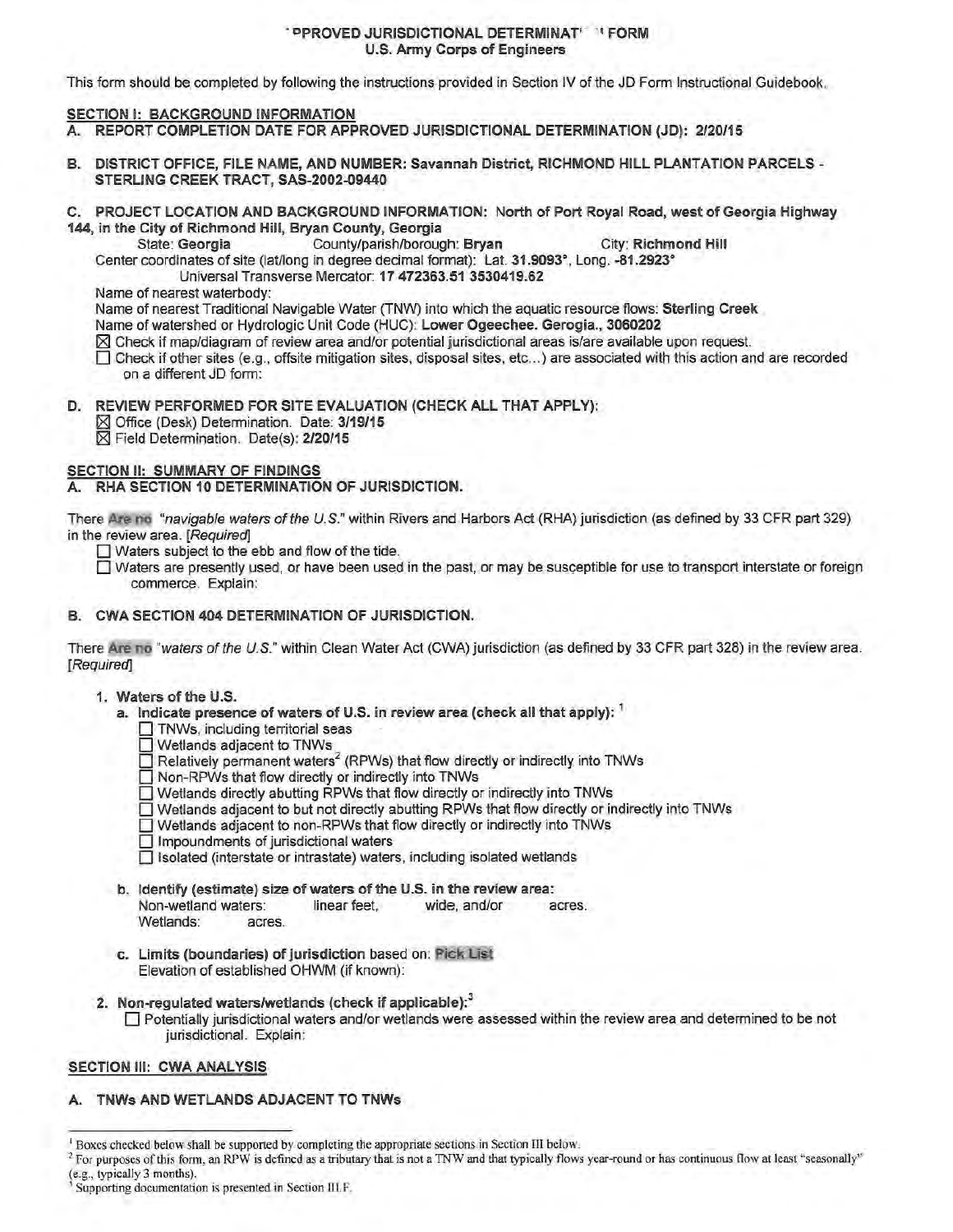The agencies will assert jurisdiction over TNWs and wetlands adjacent to TNWs. If the aquatic resource is a TNW, complete Section 111.A.1 and Section 111.D.1. only; if the aquatic resource is a wetland adjacent to a TNW, complete Sections III.A.1 and 2 and Section III.D.1.; otherwise, see Section III.B below.

- 1. TNW
	- Identify TNW:

Summarize rationale supporting determination:

- 2. Wetland adjacent to TNW Summarize rationale supporting conclusion that wetland is "adjacent":
- B. CHARACTERISTICS OF TRIBUTARY (THAT IS NOT A TNW) AND ITS ADJACENT WETLANDS (IF ANY):

This section summarizes information regarding characteristics of the tributary and its adjacent wetlands, if any, and it helps determine whether or not the standards for jurisdiction established under Rapanos have been met.

The agencies will assert jurisdiction over non-navigable tributaries of TNWs where the tributaries are "relatively permanent waters" (RPWs), i.e. tributaries that typically flow year-round or have continuous flow at least seasonally (e.g., typically 3 months). A wetland that directly abuts an RPW is also jurisdictional. If the aquatic resource is not a TNW, but has year-round (perennial) flow, skip to Section 111.D.2. If the aquatic resource is a wetland directly abutting a tributary with perennial flow, skip to Section 111.D.4.

A wetland that is adjacent to but that does not directly abut an RPW requires a significant nexus evaluation. Corps districts and EPA regions will include in the record any available information that documents the existence of a significant nexus between a relatively permanent tributary that is not perennial (and its adjacent wetlands if any) and a traditional navigable water, even though a significant nexus finding is not required as a matter of law.

If the waterbody<sup>4</sup> is not an RPW, or a wetland directly abutting an RPW, a JD will require additional data to determine if the waterbody has a significant nexus with a TNW. If the tributary has adjacent wetlands, the significant nexus evaluation must consider the tributary in combination with all of its adjacent wetlands. This significant nexus evaluation that combines, for analytical purposes, the tributary and all of its adjacent wetlands is used whether the review area identified in the JD request is the tributary, or its adjacent wetlands, or both. If the JD covers a tributary with adjacent wetlands, complete Section 111.B.1 for the tributary, Section 111.B.2 for any onsite wetlands, and Section 111.B.3 for all wetlands adjacent to that tributary, both onsite and offsite. The determination whether a significant nexus exists is determined in Section 111.C below.

- 1. Characteristics of non-TNWs that flow directly or indirectly into TNW
	- (i) General Area Conditions:<br>Watershed size: Pick List Watershed size: Pick Lis<br>Drainage area: Pick List Drainage area: Average annual rainfall: inches Average annual snowfall: inches
	- (ii) Physical Characteristics:
		- (a) Relationship with TNW: Tributary flows directly into TNW.  $\Box$  Tributary flows through Pick List tributaries before entering TNW.
			- Project waters are Pick List river miles from TNW. Project waters are Pick List river miles from RPW. Project waters are Pick List aerial (straight) miles from TNW. Project waters are Pick List aerial (straight) miles from RPW. Project waters cross or serve as state boundaries. Explain:
			- Identify flow route to TNW<sup>5</sup>: Tributary stream order, if known:
		- (b) General Tributary Characteristics (check all that apply): Tributary is:  $\Box$  Natural

<sup>•</sup> Note that the Instructional Guidebook contains additional infonnation regarding swales, ditches, washes, and erosional features generally and in the arid West.

*<sup>5</sup>* Flow route can be described by identifying, e.g., tributary a, which flows through the review area, to flow into tributary b, which then flows into TNW.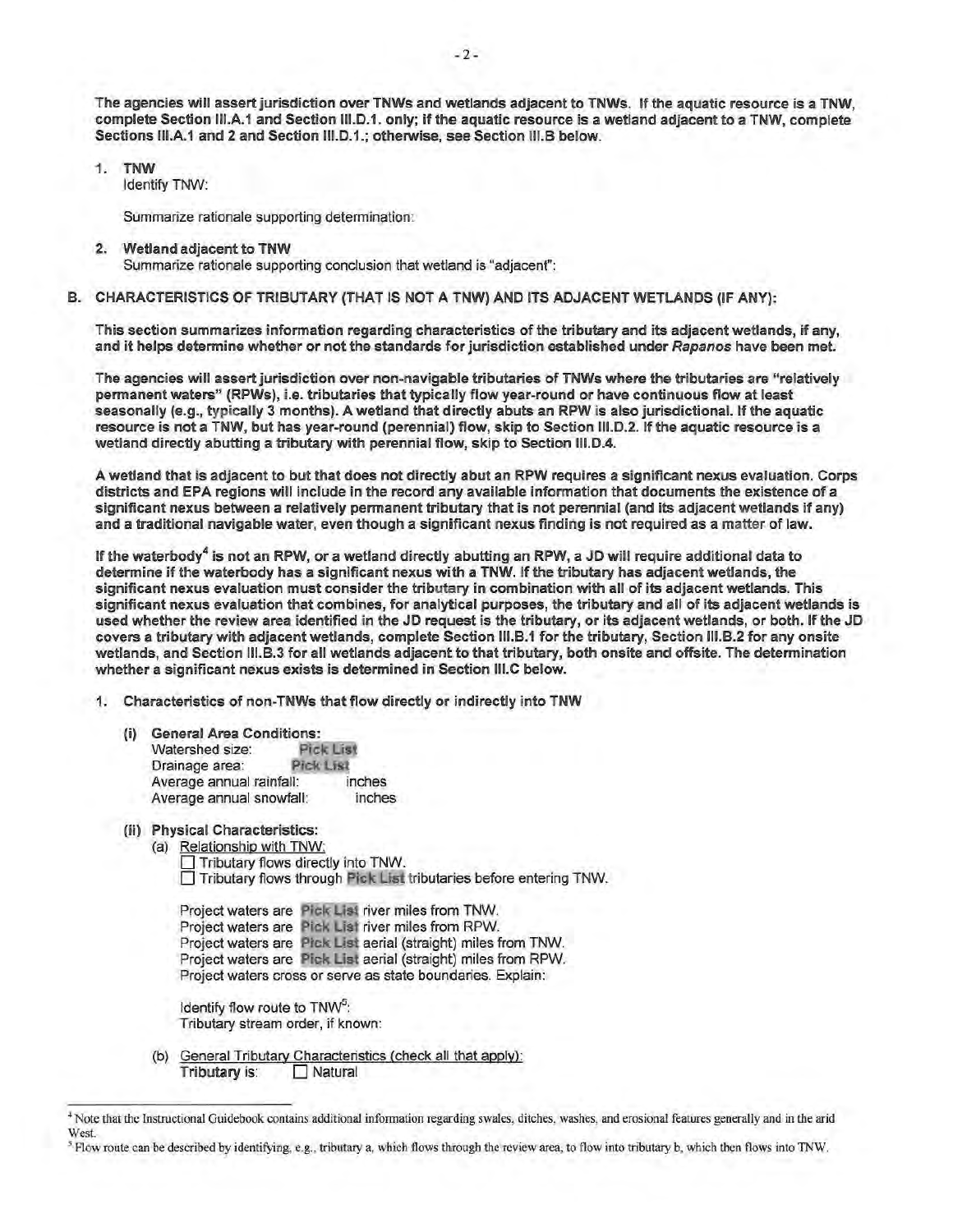|  | $-3-$                                                                                                                                                                                                                                                                                                                                                                                                                                                                                                                                                                                                                                                                           |
|--|---------------------------------------------------------------------------------------------------------------------------------------------------------------------------------------------------------------------------------------------------------------------------------------------------------------------------------------------------------------------------------------------------------------------------------------------------------------------------------------------------------------------------------------------------------------------------------------------------------------------------------------------------------------------------------|
|  | Artificial (man-made). Explain:<br>Manipulated (man-altered). Explain:                                                                                                                                                                                                                                                                                                                                                                                                                                                                                                                                                                                                          |
|  | Tributary properties with respect to top of bank (estimate):<br>Average width:<br>feet<br>Average depth:<br>feet<br>Average side slopes: Pick List.                                                                                                                                                                                                                                                                                                                                                                                                                                                                                                                             |
|  | Primary tributary substrate composition (check all that apply):<br>$\Box$ Silts<br>Sands<br>Concrete<br>Cobbles<br>Gravel<br>Muck<br>Bedrock<br>Vegetation. Type/% cover:<br>Other. Explain:                                                                                                                                                                                                                                                                                                                                                                                                                                                                                    |
|  | Tributary condition/stability [e.g., highly eroding, sloughing banks]. Explain:<br>Presence of run/riffle/pool complexes. Explain:<br>Tributary geometry: Pick List<br>Tributary gradient (approximate average slope):<br>%                                                                                                                                                                                                                                                                                                                                                                                                                                                     |
|  | $(c)$ Flow:<br>Tributary provides for: Pick List<br>Estimate average number of flow events in review area/year: Pick List<br>Describe flow regime:<br>Other information on duration and volume:                                                                                                                                                                                                                                                                                                                                                                                                                                                                                 |
|  | Surface flow is: Pick List. Characteristics:                                                                                                                                                                                                                                                                                                                                                                                                                                                                                                                                                                                                                                    |
|  | Subsurface flow: Pick List. Explain findings:<br>$\Box$ Dye (or other) test performed:                                                                                                                                                                                                                                                                                                                                                                                                                                                                                                                                                                                          |
|  | Tributary has (check all that apply):<br>Bed and banks<br>$\Box$ OHWM <sup>6</sup> (check all indicators that apply):<br>clear, natural line impressed on the bank<br>$\Box$ the presence of litter and debris<br>changes in the character of soil<br>destruction of terrestrial vegetation<br>$\Box$ shelving<br>the presence of wrack line<br>vegetation matted down, bent, or absent<br>$\Box$ sediment sorting<br>leaf litter disturbed or washed away<br>scour<br>o<br>sediment deposition<br>multiple observed or predicted flow events<br>$\Box$ water staining<br>abrupt change in plant community<br>$\Box$ other (list):<br>Discontinuous OHWM. <sup>7</sup> Explain: |
|  | If factors other than the OHWM were used to determine lateral extent of CWA jurisdiction (check all that                                                                                                                                                                                                                                                                                                                                                                                                                                                                                                                                                                        |
|  | Mean High Water Mark indicated by:<br>High Tide Line indicated by:<br>$\Box$ oil or scum line along shore objects<br>$\Box$ survey to available datum;<br>fine shell or debris deposits (foreshore)<br>$\Box$ physical markings;<br>physical markings/characteristics<br>vegetation lines/changes in vegetation types.<br>$\Box$ tidal gauges<br>other (list):                                                                                                                                                                                                                                                                                                                  |
|  | (iii) Chemical Characteristics:<br>Characterize tributary (e.g., water color is clear, discolored, oily film; water quality; general watershed<br>characteristics, etc.). Explain:<br>Identify specific pollutants, if known:                                                                                                                                                                                                                                                                                                                                                                                                                                                   |
|  | (iv) Biological Characteristics. Channel supports (check all that apply):<br>Riparian corridor. Characteristics (type, average width):<br>Wetland fringe. Characteristics:<br>$\Box$ Habitat for:<br>Federally Listed species. Explain findings:                                                                                                                                                                                                                                                                                                                                                                                                                                |
|  | or man-made discontinuity in the OHWM does not necessarily sever intriguistion (e.g., where the stream temporarily flows underground                                                                                                                                                                                                                                                                                                                                                                                                                                                                                                                                            |

apply):

<sup>&</sup>lt;sup>6</sup>A natural or man-made discontinuity in the OHWM does not necessarily sever jurisdiction (e.g., where the stream temporarily flows underground, or where erground, or where the OHWM has been removed by development or agricultural practices). Where there is a break in the OHWM that is unrelated to the waterbody's flow<br>regime (e.g., flow over a rock outcrop or through a culvert), the agencies w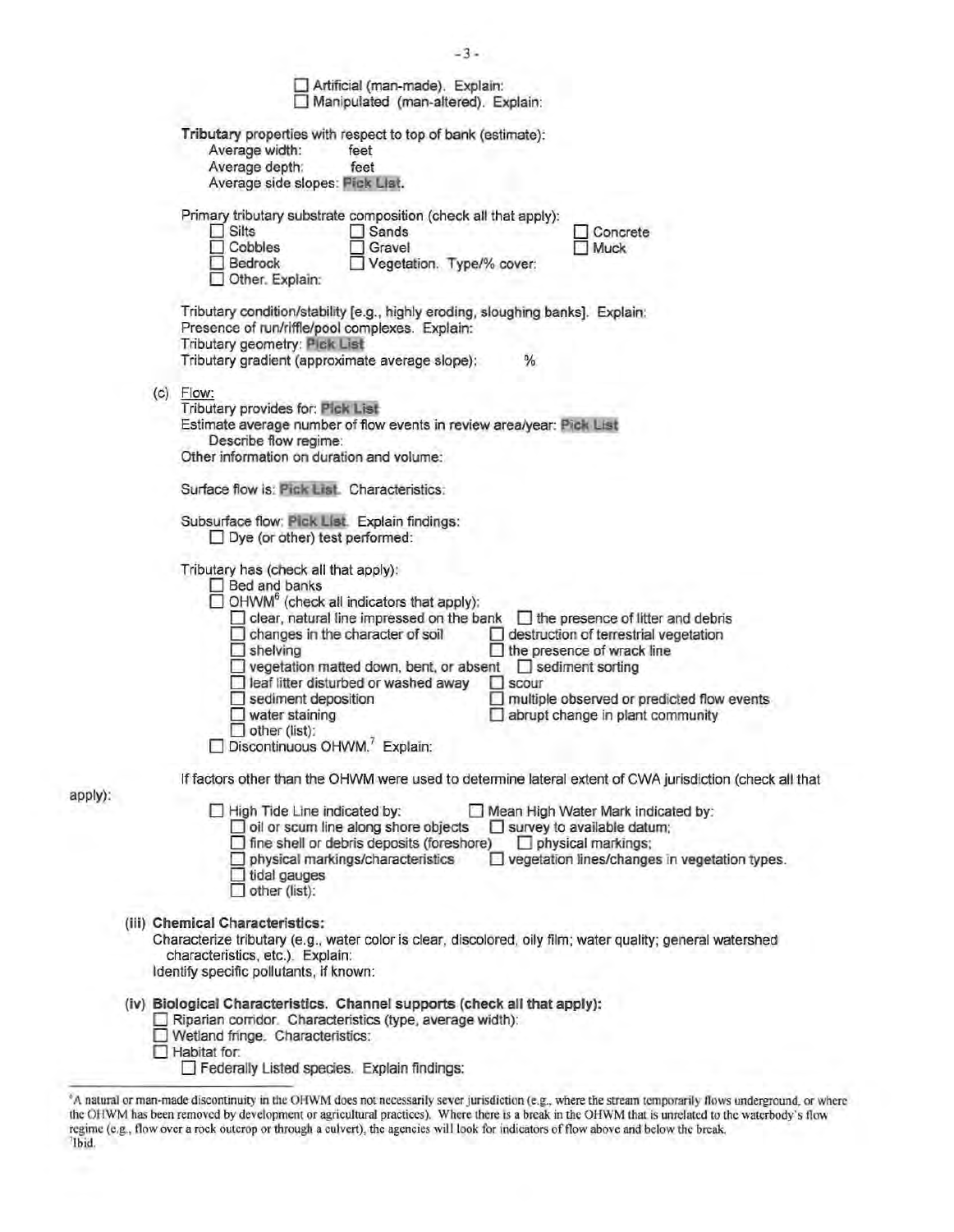$-4-$ 

0 Fish/spawn areas. Explain findings:  $\Box$  Other environmentally-sensitive species. Explain findings: 0 Aquatic/wildlife diversity. Explain findings:

- 2. Characteristics of wetlands adjacent to non-TNW that flow directly or indirectly into TNW
	- (i) Physical Characteristics:
		- (a) General Wetland Characteristics: Properties:

 Wetland size: acres Wetland type. Explain: Wetland quality. Explain: Project wetlands cross or serve as state boundaries. Explain:

(b) General Flow Relationship with Non-TNW: Flow is: Pick List. Explain:

Surface flow is: Pick List Characteristics:

Subsurface flow: Pick List. Explain findings:  $\Box$  Dye (or other) test performed:

(c) Wetland Adjacency Determination with Non-TNW:

 $\Box$  Directly abutting

 $\Box$  Not directly abutting

- □ Discrete wetland hydrologic connection. Explain:<br>□ Ecological connection. Explain:
- Separated by berm/barrier. Explain:
- (d) Proximity (Relationship) to TNW Project wetlands are Pick List river miles from TNW. Project waters are Pick List aerial (straight) miles from TNW. Flow is from: Pick List Estimate approximate location of wetland as within the Pick List floodplain.
- (ii) Chemical Characteristics:

Characterize wetland system (e.g., water color is clear, brown, oil film on surface; water quality; general watershed characteristics; etc.). Explain: Identify specific pollutants, if known:

- (iii) Biological Characteristics. Wetland supports (check all that apply):
	- $\square$  Riparian buffer. Characteristics (type, average width):
	- D Vegetation type/percent cover. Explain:
	- $\Box$  Habitat for:
		- D Federally Listed species. Explain findings: D Fish/spawn areas. Explain findings:
		-
		- Other environmentally-sensitive species. Explain findings:
		- D Aquatic/wildlife diversity. Explain findings:

# 3. Characteristics of all wetlands adjacent to the tributary (if any)

All wettand(s) being considered in the cumulative analysis: Pick List

acres in total are being considered in the cumulative analysis.

For each wetland, specify the following:

Directly abuts? (Y/N) Size (in acres) Directly abuts? (YIN) Size (in acres)

Summarize overall biological, chemical and physical functions being performed: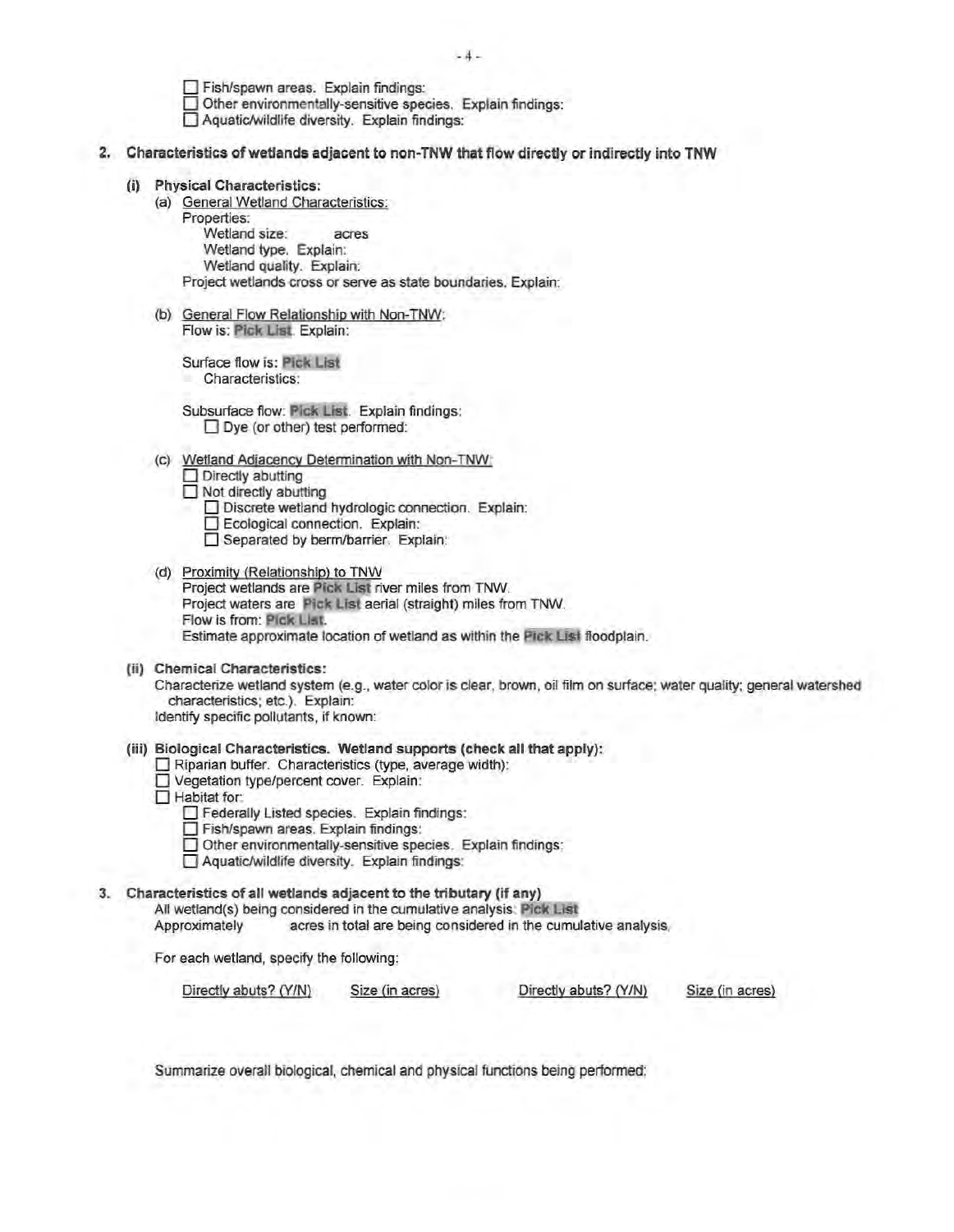#### C. SIGNIFICANT NEXUS DETERMINATION

A significant nexus analysis will assess the flow characteristics and functions of the tributary itself and the functions performed by any wetlands adjacent to the tributary to determine if they significantly affect the chemical, physical, and biological integrity of a TNW. For each of the following situations, a significant nexus exists if the tributary, in combination with all of its adjacent wetlands, has more than a speculative or insubstantial effect on the chemical, physical and/or biological integrity of a TNW. Considerations when evaluating significant nexus include, but are not limited to the volume, duration, and frequency of the flow of water in the tributary and its proximity to a TNW, and the functions perfonned by the tributary and all its adjacent wetlands. It is not appropriate to detennine significant nexus based solely on any specific threshold of distance (e.g. between a tributary and its adjacent wetland or between a tributary and the TNW}. Similarly, the fact an adjacent wetland lies within or outside of a floodplain is not solely determinative of significant nexus.

Draw connections between the features documented and the effects on the TNW, as identified in the Rapanos Guidance and discussed in the Instructional Guidebook. Factors to consider include, for example:

- Does the tributary, in combination with its adjacent wetlands (if any), have the capacity to carry pollutants or flood waters to TNWs, or to reduce the amount of pollutants or flood waters reaching a TNW?
- Does the tributary, in combination with its adjacent wetlands (if any), provide habitat and lifecycle support functions for fish and other species, such as feeding, nesting, spawning, or rearing young for species that are present in the TNW?
- Does the tributary, in combination with its adjacent wetlands (if any), have the capacity to transfer nutrients and organic carbon that support downstream foodwebs?
- Does the tributary, in combination with its adjacent wetlands (if any}, have other relationships to the physical, chemical, or biological integrity of the TNW?

Note: the above list of considerations is not inclusive and other functions observed or known to occur should be documented below:

- 1. Significant nexus findings for non-RPW that has no adjacent wetlands and flows directly or indirectly into TNWs. Explain findings of presence or absence of significant nexus below, based on the tributary itself, then go to Section III.D:
- 2. Significant nexus findings for non-RPW and its adjacent wetlands, where the non-RPW flows directly or indirectly into TNWs. Explain findings of presence or absence of significant nexus below, based on the tributary in combination with all of its adjacent wetlands, then go to Section 111.D:
- 3. Significant nexus findings for wetlands adjacent to an RPW but that do not directly abut the RPW. Explain findings of presence or absence of significant nexus below, based on the tributary in combination with all of its adjacent wetlands, then go to Section III.D:
- D. DETERMINATIONS OF JURISDICTIONAL FINDINGS. THE SUBJECT WATERS/WETLANDS ARE (CHECK ALL THAT APPLY):
	- 1. TNWs and Adjacent Wetlands. Check all that apply and provide size estimates in review area: TNWs: linear feet, wide, Or acres.<br>
	Undefiands adjacent to TNWs: acres.  $\Box$  Wetlands adjacent to TNWs:

### 2. RPWs that flow directly or indirectly into TNWs.

- O Tributaries of TNWs where tributaries typically flow year-round are jurisdictional. Provide data and rationale indicating that tributary is perennial:
- O Tributaries of TNW where tributaries have continuous flow "seasonally" (e.g., typically three months each year) are jurisdictional. Data supporting this conclusion is provided at Section 111.B. Provide rationale indicating that tributary flows seasonally:

Provide estimates for jurisdictional waters in the review area (check all that apply):

- **D** Tributary waters: linear feet wide.
- □ Other non-wetland waters: acres.
	- Identify type(s) of waters:
- 3. Non-RPWs<sup>8</sup> that flow directly or indirectly into TNWs.
	- O Waterbody that is not a TNW or an RPW, but flows directly or indirectly into a TNW, and it has a significant nexus with a TNW is jurisdictional. Data supporting this conclusion is provided at Section 111.C.

Provide estimates for jurisdictional waters within the review area (check all that apply}:

Tributary waters: linear feet, wide.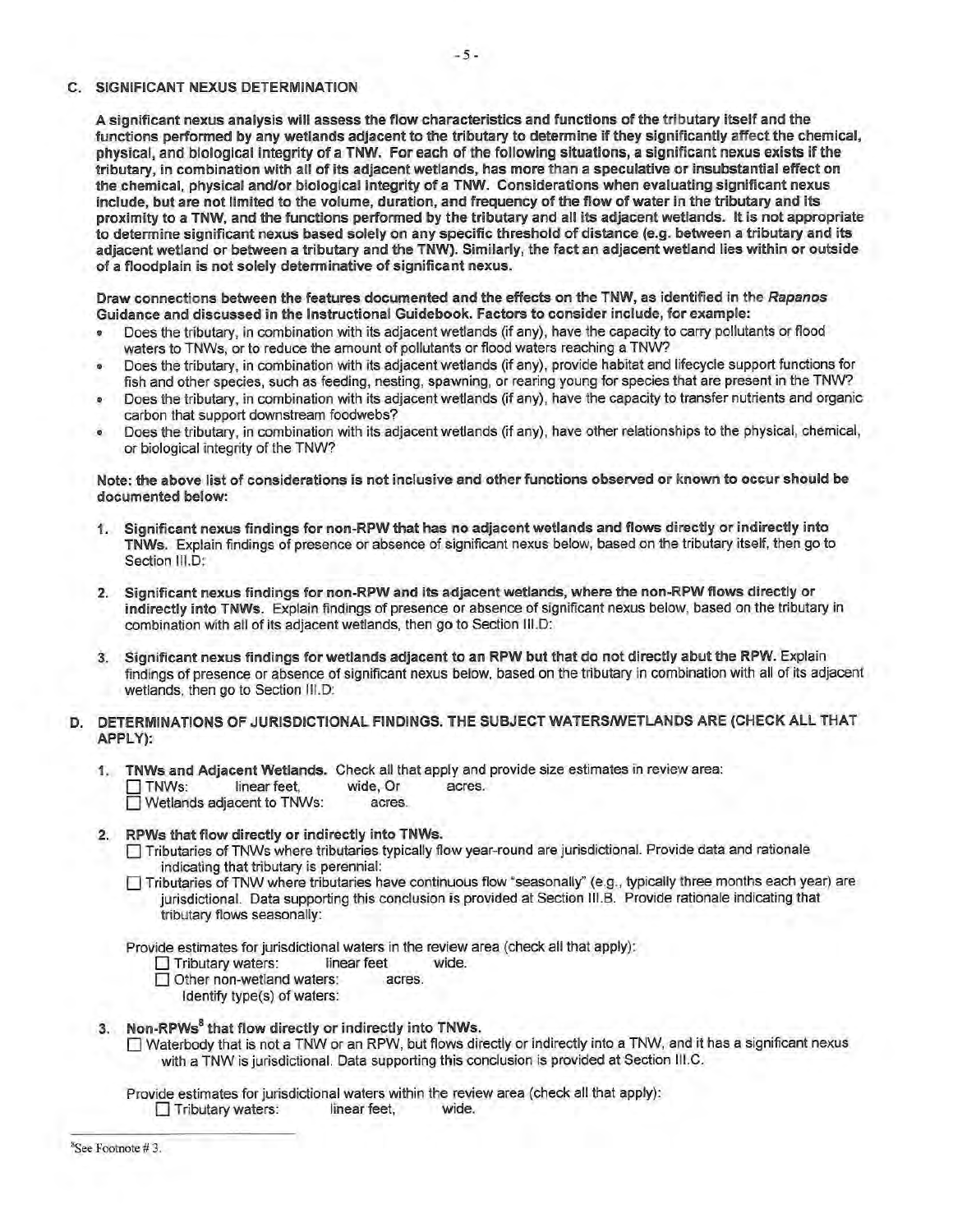Other non-wetland waters: acres. Identify type(s) of waters:

- 4. Wetlands directly abutting an RPW that flow directly or indirectly into TNWs.
	- $\Box$  Wetlands directly abut RPW and thus are jurisdictional as adjacent wetlands.
		- 0 Wetlands directly abutting an RPW where tributaries typically flow year-round. Provide data and rationale indicating that tributary is perennial in Section 111.D.2, above. Provide rationale indicating that wetland is directly abutting an RPW:

0 Wetlands directly abutting an RPW where tributaries typically flow "seasonally." Provide data indicating that tributary is seasonal in Section 111.B and rationale in Section 111.D.2, above. Provide rationale indicating that wetland is directly abutting an RPW:

Provide acreage estimates for jurisdictional wetlands in the review area: acres.

5. Wetlands adjacent to but not directly abutting an RPW that flow directly or indirectly into TNWs.

 $\Box$  Wetlands that do not directly abut an RPW, but when considered in combination with the tributary to which they are adjacent and with similarly situated adjacent wetlands, have a significant nexus with a TNW are jurisidictional. Data supporting this conclusion is provided at Section 111.C.

Provide acreage estimates for jurisdictional wetlands in the review area: acres.

6. Wetlands adjacent to non-RPWs that flow directly or indirectly into TNWs.  $\Box$  Wetlands adjacent to such waters, and have when considered in combination with the tributary to which they are adjacent and with similarly situated adjacent wetlands, have a significant nexus with a TNW are jurisdictional. Data supporting this conclusion is provided at Section 111.C.

Provide estimates for jurisdictional wetlands in the review area: acres.

7. Impoundments of jurisdictional waters.<sup>9</sup>

As a general rule, the impoundment of a jurisdictional tributary remains jurisdictional.

- 0 Demonstrate that impoundment was created from "waters of the U.S.," or
- $\Box$  Demonstrate that water meets the criteria for one of the categories presented above (1-6), or

 $\Box$  Demonstrate that water is isolated with a nexus to commerce (see E below).

E. ISOLATED [INTERSTATE OR INTRA-STATE] WATERS, INCLUDING ISOLATED WETLANDS, THE USE, DEGRADATION OR DESTRUCTION OF WHICH COULD AFFECT INTERSTATE COMMERCE, INCLUDING ANY SUCH WATERS (CHECK ALL THAT APPLY):<sup>1</sup>

 $\Box$  which are or could be used by interstate or foreign travelers for recreational or other purposes.

 $\Box$  from which fish or shellfish are or could be taken and sold in interstate or foreign commerce.

- $\Box$  which are or could be used for industrial purposes by industries in interstate commerce.
- Interstate isolated waters. Explain:
- Other factors. Explain:

Identify water body and summarize rationale supporting determination:

Provide estimates for jurisdictional waters in the review area (check all that apply):

**Tributary waters:** linear feet, wide.

□ Other non-wetland waters: acres.

- Identify type(s) of waters:
- O Wetlands: acres.

F. NON-JURISDICTIONAL WATERS, INCLUDING WETLANDS (CHECK ALL THAT APPLY):

O If potential wetlands were assessed within the review area, these areas did not meet the criteria in the 1987 Corps of Engineers Wetland Delineation Manual and/or appropriate Regional Supplements.

 $\Box$  Review area included isolated waters with no substantial nexus to interstate (or foreign) commerce.

Prior to the Jan 2001 Supreme Court decision in "SWANCC," the review area would have been regulated based solely on the "Migratory Bird Rule" (MBR).

0 Waters do not meet the "Significant Nexus" standard, where such a finding is required for jurisdiction. Explain:

<sup>&</sup>lt;sup>9</sup> To complete the analysis refer to the key in Section III.D.6 of the Instructional Guidebook.

<sup>&</sup>lt;sup>10</sup> Prior to asserting or declining CWA jurisdiction based solely on this category, Corps Districts will elevate the action to Corps and EPA HQ for review consistent with the process described in the Corps/EPA *Memorandum Regarding CWA Act Jurisdiction Following Rapanos.*